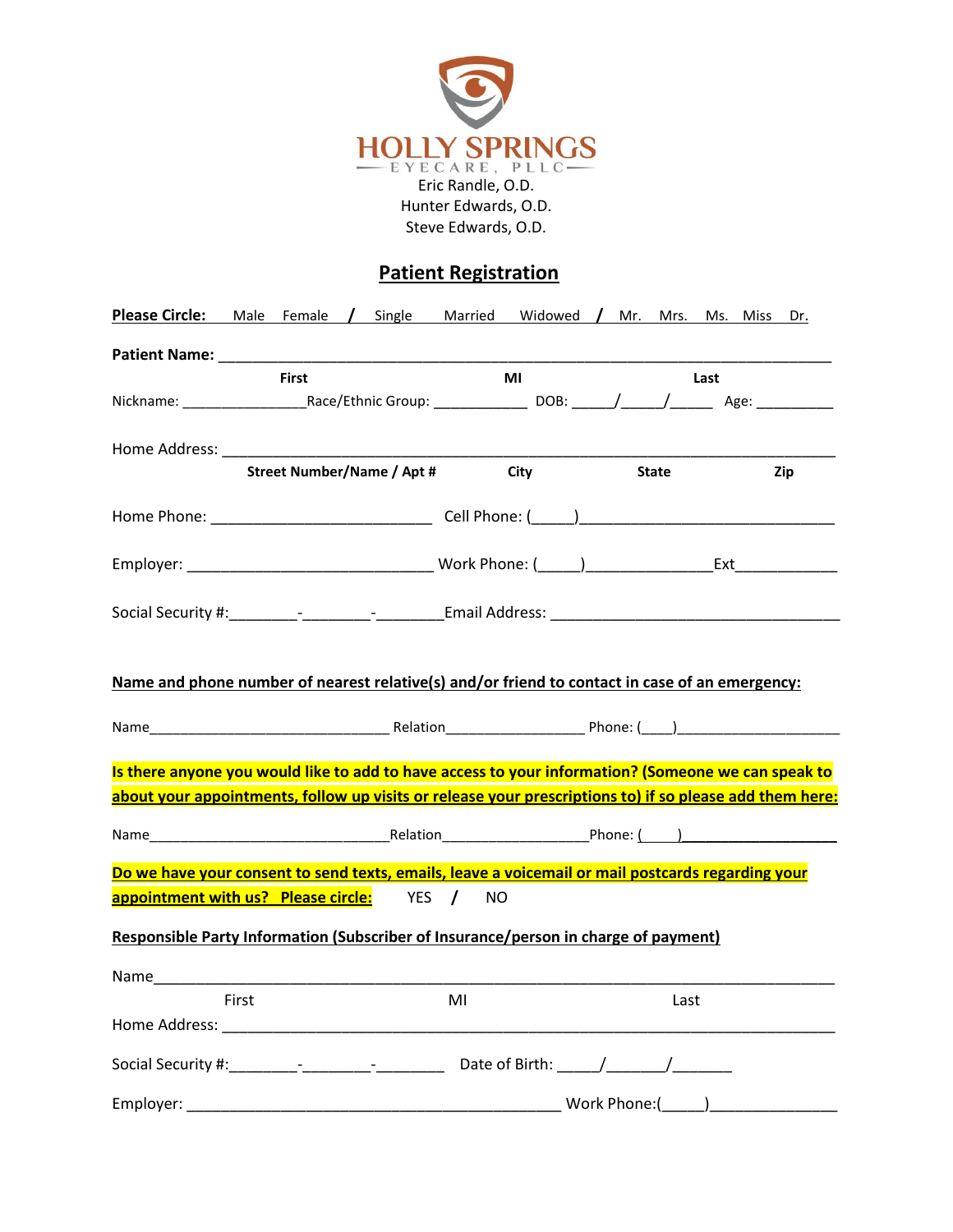| <b>Insurance Information: (Please provide us with information on all medical/vision insurance coverages</b>                                                                                                                   |       |                                        |                                                                                                                |  |  |
|-------------------------------------------------------------------------------------------------------------------------------------------------------------------------------------------------------------------------------|-------|----------------------------------------|----------------------------------------------------------------------------------------------------------------|--|--|
| that you have. We also need a copy of your cards.                                                                                                                                                                             |       |                                        |                                                                                                                |  |  |
|                                                                                                                                                                                                                               |       |                                        |                                                                                                                |  |  |
|                                                                                                                                                                                                                               |       |                                        |                                                                                                                |  |  |
| Phone: (about the set of the set of the set of the set of the set of the set of the power power and power and power set of the set of the set of the set of the set of the set of the set of the set of the set of the set of |       |                                        |                                                                                                                |  |  |
|                                                                                                                                                                                                                               |       |                                        |                                                                                                                |  |  |
|                                                                                                                                                                                                                               |       |                                        |                                                                                                                |  |  |
| <b>Primary Insured Information (If other than self)</b>                                                                                                                                                                       |       |                                        |                                                                                                                |  |  |
|                                                                                                                                                                                                                               |       |                                        |                                                                                                                |  |  |
|                                                                                                                                                                                                                               | First | ML                                     | and the books of the basic control of the basic series of the basic series of the basic series of the basic se |  |  |
|                                                                                                                                                                                                                               |       |                                        |                                                                                                                |  |  |
|                                                                                                                                                                                                                               |       |                                        |                                                                                                                |  |  |
|                                                                                                                                                                                                                               |       |                                        |                                                                                                                |  |  |
|                                                                                                                                                                                                                               |       |                                        |                                                                                                                |  |  |
|                                                                                                                                                                                                                               |       | <b>Signature on File Authorization</b> |                                                                                                                |  |  |

**Please understand if you do not sign, we are unable able to file your insurance and you will be responsible for your total bill.**

I request that payment of authorized insurance payment be made to the Doctor on my behalf for any services provided to me by my physician. I authorize any holder of medical information about me to be released to determine the benefits payable for related services.

| Signature of Patient or Responsible Party: |  |
|--------------------------------------------|--|
|                                            |  |

I Further understand that I am responsible for the entire bill if declined/or referred to me by my insurance. Insurance is filed as a courtesy to our patients. Balances are due within 30 days of filing date. Insurance co-pays are due at time services are rendered (we are considered specialist, so it will be whatever your specialist co-payment is). Insurances with unmet deductibles must be paid in full at time of service. Payment for non-covered services by private insurance is also due once services are rendered. Any private insurance that is unknown or out of network by our clinic must be paid in full at time of service, once/if we receive payment after filing, we will reimburse according to your insurance payment.

| <b>Signature of Patient or Responsible Party:</b> | Date: |
|---------------------------------------------------|-------|
|                                                   |       |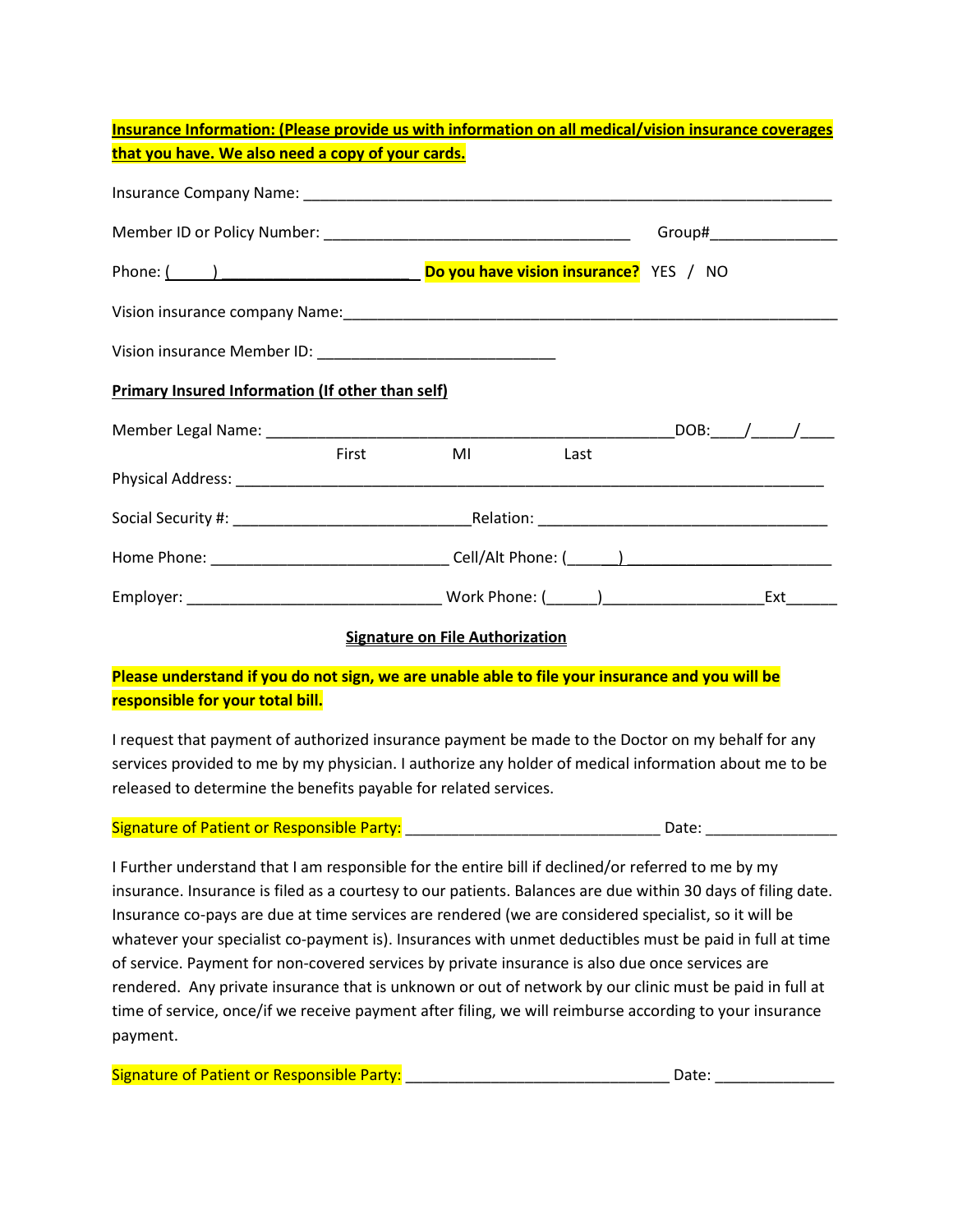## **Financial Policy Regarding Vision VS Medical Insurance**

It is Important that you be aware of your insurance benefits and how they apply to your visit, so you will know how billing will be handled. Ultimately, it is your responsibility to know what your own insurance plan covers.

If you intend to use your vision insurance benefits for your exam today, please be aware that vision insurance (VSP, Davis, Eyemed, Alwayscare) only cover an exam that is **ROUTINE**. A "routine eye exam" takes place when you come for an eye examination without any medical eye problem. The doctor screens the eyes for disease and will check your vision. If you have a medical condition that drives the exam, the exam **HAS TO BE** billed to your medical insurance and you will be subject to copays and deductibles according to your plan. This includes if your blurred vision is caused by cataracts, complaints related to dry eye, floaters or allergies, or if you need a diabetic exam or follow up for glaucoma or macular degeneration. Even if your exam is medical, we can often still use your vision insurance to help cover the cost of your glasses or contact lenses.

# **Refraction Fee**

You, the patient, are responsible for services not covered by your insurance plan. For example, refraction for glasses is a non-covered service with medical insurance. This is a part of the eye exam in which your prescription is checked. It is considered a routine service. If you do not have vision insurance, you will be expected to pay for the refraction on the day of service, which is \$40.00

Your signature below indicates that you understand the differences between routine and medical eye examinations and the potential implications of the differences on the type of exam that gets billed and the potential for fees that may include co-pays, deductibles, and/or co-insurance. You understand that you are responsible for any of these fees as determined by your insurance carrier. If you have any questions, please feel free to ask a member of our staff.

| Patient's Name:               | Date: |
|-------------------------------|-------|
|                               |       |
| Patient/Authorized Signature: |       |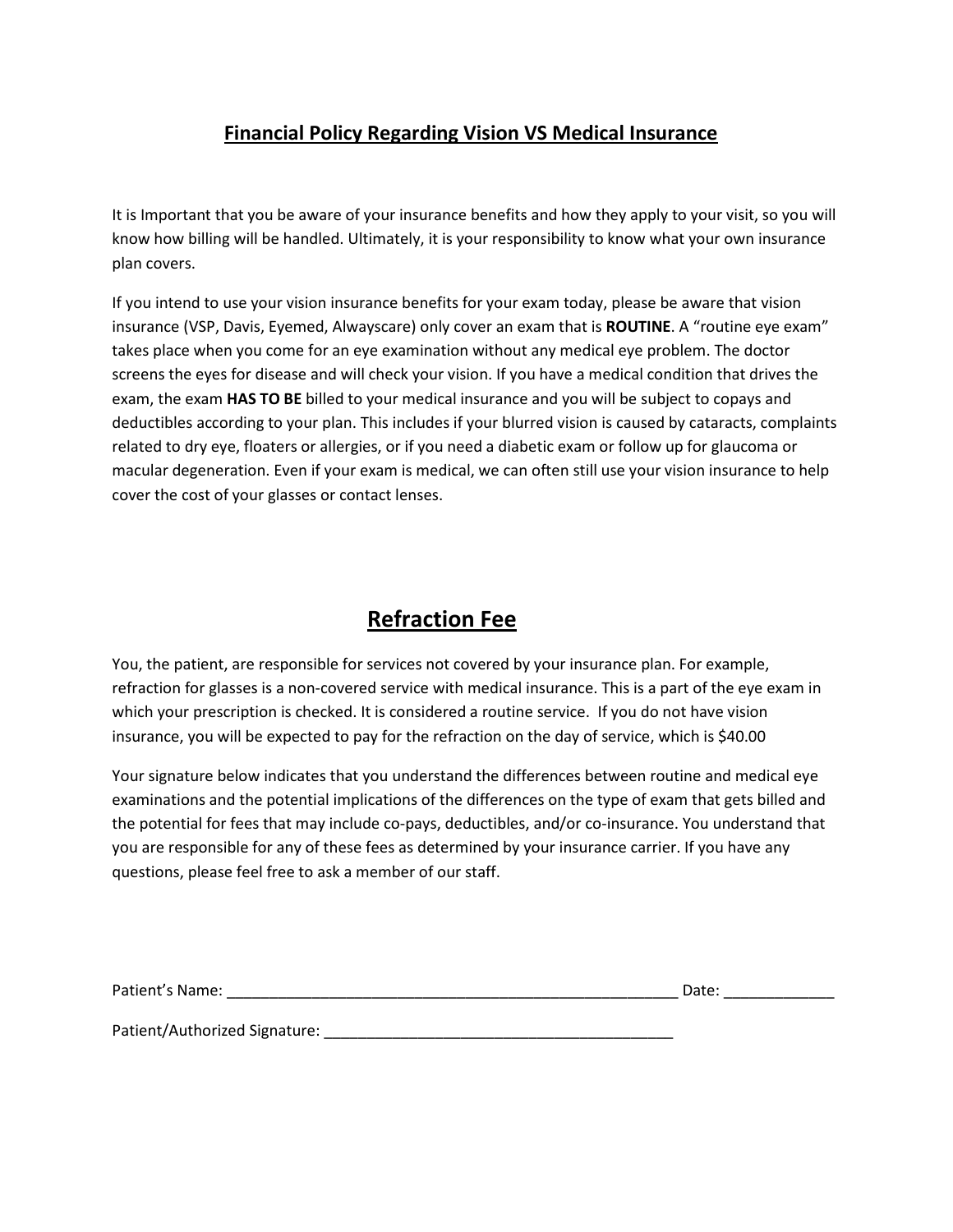# THIS PAGE FOR CONTACT LENS PATIENTS ONLY

# **Patient Acknowledgement of Contact Lens Policy**

Contact lens patients require monitoring and testing that is beyond what is done for a standard eye exam. This may include:

-Examination of the cornea to ensure health and look for complications from contact lens wear -Assessment of the contact lens on the eye for appropriate fit -Contact lens refraction to ensure correct power -Contact lens trial period -Follow up appointments to address any issues/answer questions/verify prescriptions

There is an additional \$65 fee for this service that is not included in the fee for a standard eye exam. If this fee is not covered by your insurance, payment will be due at the time of service. No trials will be ordered or contact lens prescription released until the contact lens fee has been paid in full. Note that color contact lenses require a specific fit. It is your responsibility to inform the doctor prior to beginning your fit if you are interested.

Often the doctor will recommend a follow up visit to make sure that your contacts fit well and the prescription is correct. Any follow up visits and trial lenses are included with this fee within 90 days. If you wait and return after the 90 day period, another fee will be charged.

Please inform our staff if you are unable to pay this fitting fee today, and we will be happy to reschedule your fit.

### **The CDC recommends the following for contact lens wearers:**

-Schedule a visit with your eye doctor at least once a year

-Take out contacts and call your doctor if you have any eye pain, discomfort, redness or blurry vision -Understand that eye infections that go untreated can lead to eye damage or even blindness Symptoms of eye infections include:

- Irritated, red eyes
- Light sensitivity
- Worsening pain in or around the eyes-even after contact lens removal
- Sudden blurry vision
- Unusually watery eyes or discharge

**By signing below, you acknowledge that you have read and understand the contact lens fitting policy and a copy of your finalized prescription has been provided to you.**

**Patient's Name:** \_\_\_\_\_\_\_\_\_\_\_\_\_\_\_\_\_\_\_\_\_\_\_\_\_\_\_\_\_\_\_\_\_\_\_\_\_\_\_\_\_\_\_\_\_\_\_ **Date:** \_\_\_\_\_\_\_\_\_\_\_\_\_\_\_\_

**Patient /Guardian Signature: with a straight of the straight of the straight of the straight of the straight of the straight of the straight of the straight of the straight of the straight of the straight of the straigh**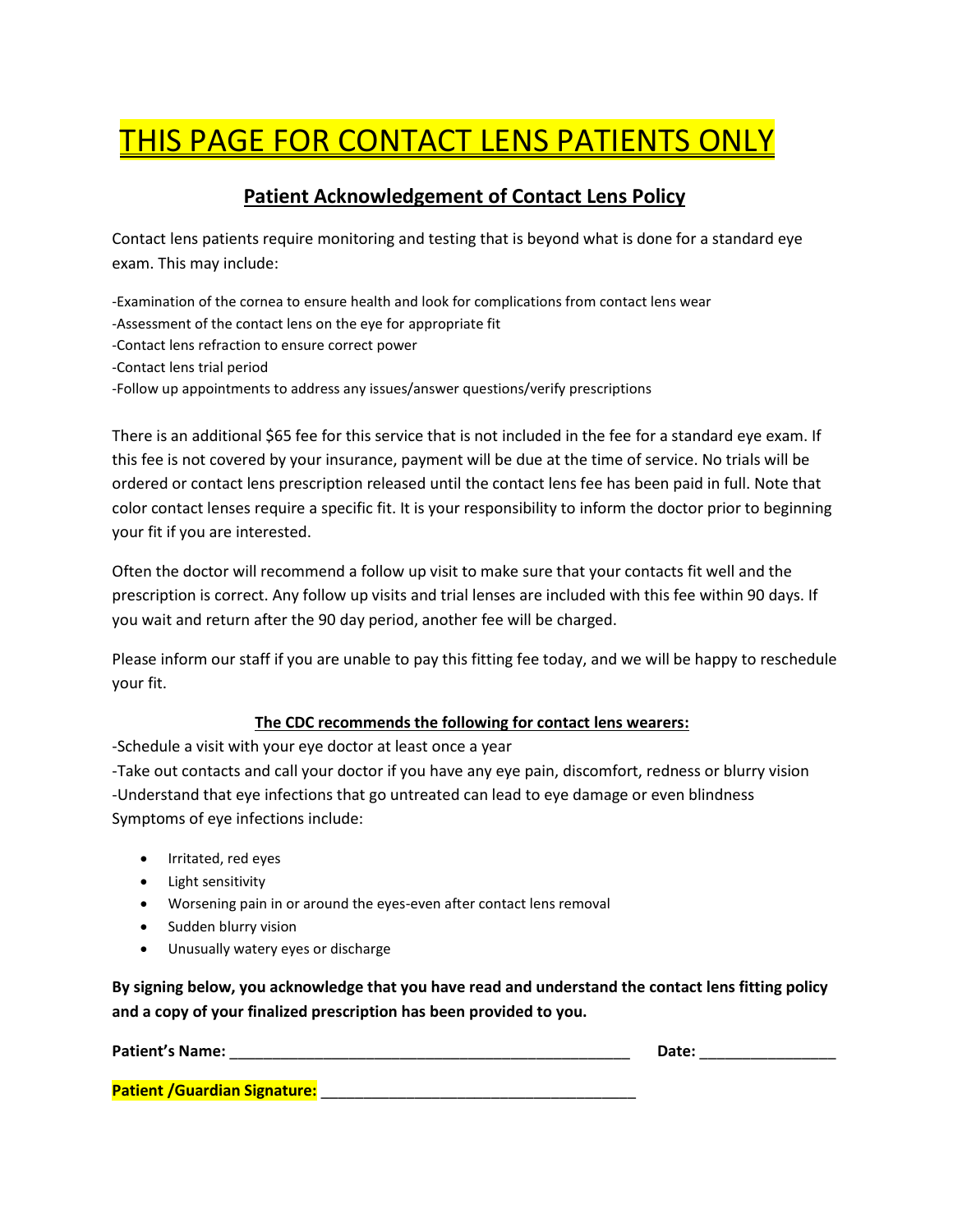# THIS IS YOUR COPY- PLEASE DETACH AND KEEP FOR YOUR RECORDS

# **Holly Springs Eye Care Notice of Privacy Practices**

This notice describes how medical information about you may be used and disclosed and how you can get access to this information. Please review it carefully.

Here at Holly Springs Eye Care, we are committed to your personal well-being. Protecting the privacy and security of the information you share with us is included in that commitment. While we do not sell, fundraise or trade any information to third parties, we do share information with entities such as your insurance company and quality review organizations as part of our routine and necessary business operations. We do this with the utmost care and sensibility.

This notice is being provided to explain how your personal healthcare information is used, and your rights to review, amend and/or request limitations on the disclosure of this information.

#### Definitions:

A. Disclosure means the release, transfer, provision of access to, or divulging in any other manner of information outside the entity holding the information.

B. Healthcare means care or service related to the health of an individual. Healthcare includes, but is not limited to, diagnostic, therapeutic, rehabilitative care and the sale or dispensing of a drug, equipment, or other item in accordance with a prescription.

C. Protected Health Information means any individually identifiable health information, whether oral, electronic, or recorded in any form, that is created and relates to the past, present, or future physical or mental health, condition or care of an individual.

#### **Your Rights to Privacy and Disclosure**

You have the right to request restriction of uses and disclosures of your Protected Health Information as outlined below. However, there are some instances where Tri Lake Eye Clinic is not required to agree to a requested restriction.

A. At the time you initially receive service at Holly Springs Eye Care; you may request that we restrict the use or disclosure of your Protected Health Information to carry out treatment, payment, or healthcare operations. To request a restriction of your information, Please inform our staff.

B. You can request to receive confidential communications concerning your health information. To receive your information confidentially, contact our Billing Department and direct them to how and where you wish to receive your information.

C. You can inspect and obtain a copy of your protected health information/medical record, unless otherwise protected by law. Contact our Billing Department to make a request.

D. You can obtain a copy of this notice at any time. You will receive one at the time of service if requested.

E. You can amend your protected health information by contacting our Billing Department. We cannot destroy or otherwise remove the original information, but you may add/amend information in your record according to our policy.

F. You can request an accounting of our disclosures of your protected health information, unless protected by law, by contacting our Billing Department.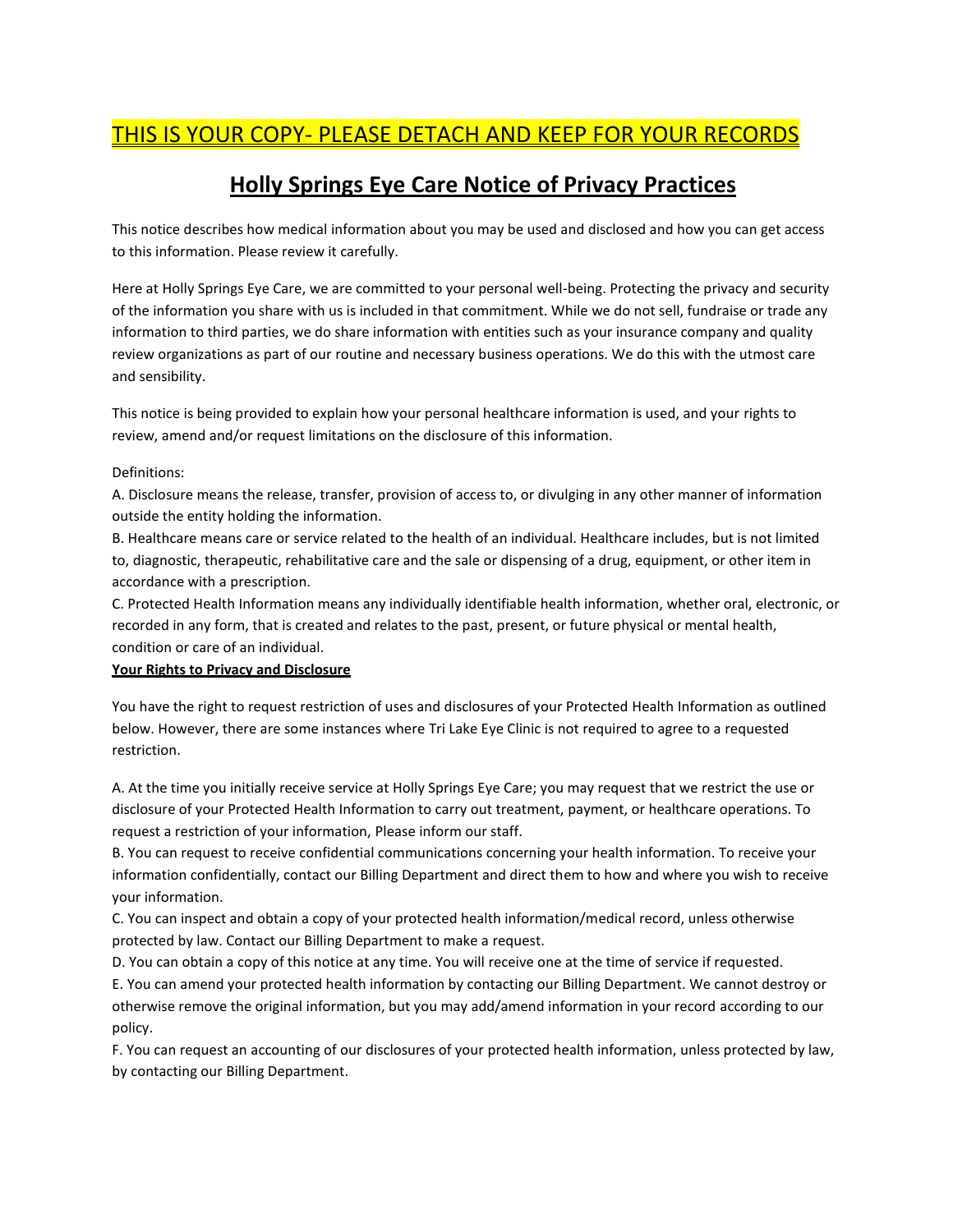G. You have the right as the individual to be notified following a breach of unsecured Protected Health Information.

H. You have the right to restrict certain disclosures of Protected Health Information to a health plan where the individual pays out of pocket in full for the health care item or service.

I. Other uses and disclosures not otherwise described in the Notice of Privacy Practices will be made only with authorization from the individual.

#### Permitted Disclosures:

Holly Springs Eye Care may not use or disclose protected health information, except as permitted or required by law. The following are permitted uses and disclosure under current laws. We can release information to the following unless otherwise restricted by law:

A. To the patient and/or the personal representative of the patient to whom the information pertains

B. To Dr. Edwards', Dr. Randle and staff or other healthcare providers, to carry out treatment, payment, or healthcare operations purposes.

C. To anyone in compliance with an authorization completed by the patient or patient's representative, such as that from a healthcare provider.

D. To others as permitted by and in compliance with some other law or regulation such as those that require us to make certain reports to health oversight agencies.

Individually identifiable health information is frequently shared with the following types of entities for purposes related to the function and operation of a healthcare facility or physician practice:

\* Consulting physicians \* Health insurance companies

- \* Managed care organizations \* Home Health Care
- \* Health benefit managers \* State/Federal agencies
- \* Clinical laboratories \* Contracted Business Associates

This information is released for the purposes of ensuring continuity of care, billing, to conduct quality assessment and improvement activities, and reviewing the competence or qualifications of healthcare professionals.

We may also use information to contact you and provide appointment reminders and information about treatment alternatives or other health related benefits and services.

The Federal Health Insurance Portability and Accountability Act (HIPAA) established federal guidelines that require Holly Springs Eye Care to maintain the privacy of your protected health information. It also requires Holly Springs Eye Care to provide you with this Notice of our legal duties and privacy practices with respect to your health information. Further, Holly Springs Eye Care is required to abide by the terms of this Notice and to make the new provisions effective for all protected health information that we maintain. In the event we make changes to this Notice, we will make the changes apparent in the new document, post the changes in a prominent place within our facility. We will not individually notify every past patient, but will attempt to abide by the requirements of the Notice in effect at the time of your healthcare.

Should you have any questions about this Notice, please ask our staff.

You may lodge a complaint/grievance relevant to any portion of the Notice provisions. It will be reviewed under the terms and parameters of our grievance process. At no time will you be subject to retaliation for filing a complaint.

This Notice is provided to you on behalf of Holly Springs Eye Care.